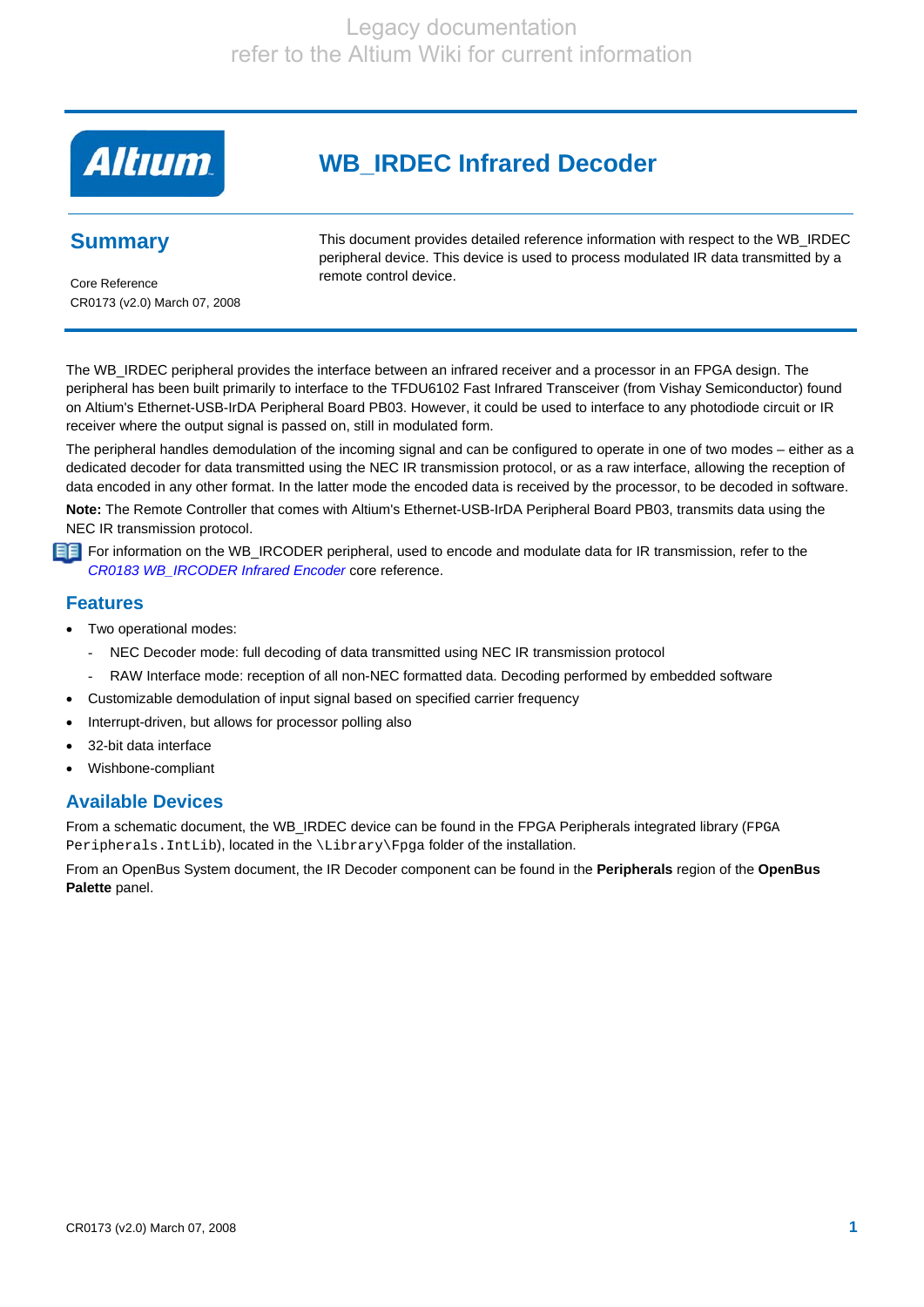# **Infrared Communication Background**

Before discussing the actual WB\_IRDEC peripheral in detail – including its functional and hardware descriptions – it is worth taking a look at how remote control using infrared actually works. A closer look at the encoding schemes used and, in particular, the NEC IR transmission protocol is also a good idea.

#### **IR – an Overview**

Infrared remote control devices are abundant in today's gadget-filled world. From the television and video recorder, through the Hi-Fi and on to the garage door that thankfully opens remotely on a rainy day, a remote controller of one form or another is never far from reach.

Why use infrared light to send the control signals? Two reasons in particular stand out. The first is that the diodes used to emit infrared light are quite inexpensive and readily available. The second is the fact that infrared light is at a wavelength outside of the spectrum of visible light – so we can point and shoot our controllers and not get blinded in the process!

So how exactly does infrared remote control work? At the most basic level, the remote controller contains a transmitter circuit, part of which will be an Infrared Light Emitting Diode (IRLED). When a key is pressed on the controller, the command is sent as an IR signal to the device which you are aiming the controller at. The device being controlled will have a receiver circuit, part of which will be a photodiode with which to detect the IR signal and convert it into an electric current.

That's a very simplistic view of IR RC communications. However, when you factor in background infrared "noise" emitted by other heat-generating objects and multiple IR remote-controlled devices located in close proximity to each other, things quickly become more complicated. With simple infrared light, there is now potential for the command not getting to the receiver at all, let alone the receiver in the intended device.

#### **Modulation and Methods of Encoding**

To ensure a transmitted IR signal gets to its correct destination, or conversely the target device receives only the signal it is meant to, modulation is used. IR remote control systems utilize Pulse Code Modulation (PCM), where the modulating carrier frequency typically resides in the range 30kHz to 58kHz.

In terms of transmission, modulation means turning the IRLED on and off rapidly in bursts of the carrier frequency. The receiver will typically be tuned to this carrier frequency, ensuring that it receives only the signal required. It then uses this frequency to demodulate the signal.

When the IRLED is not emitting light, the transmitter is in the OFF state, which in terms of the signal is referred to as a 'space'. During IRLED activity, where the light is emitted in pulsed fashion at the carrier frequency, the transmitter is in the ON state, which is referred to as a pulse or 'mark'. At the receiver, a 'space' is output as a High, while a mark is output as a Low.

These spaces and marks are not the '0's and '1's of the command being transmitted, however. The actual data to be sent from the controller is encoded. The method of encoding used determines how to represent the '1's and '0's in terms of the marks and spaces. The following three methods of encoding are typically used in IR remote control systems.

#### **Pulse Distance Encoding**

In this method of encoding, the length of the pulse burst (mark) is always the same, but the time between consecutive bursts differs, depending on whether a logical '0' or logical '1' is being transmitted. The time taken to transmit a logical '1' is longer (i.e. transmitter OFF for longer time after the IR burst).



*Figure 1. Example of pulse distance encoding.*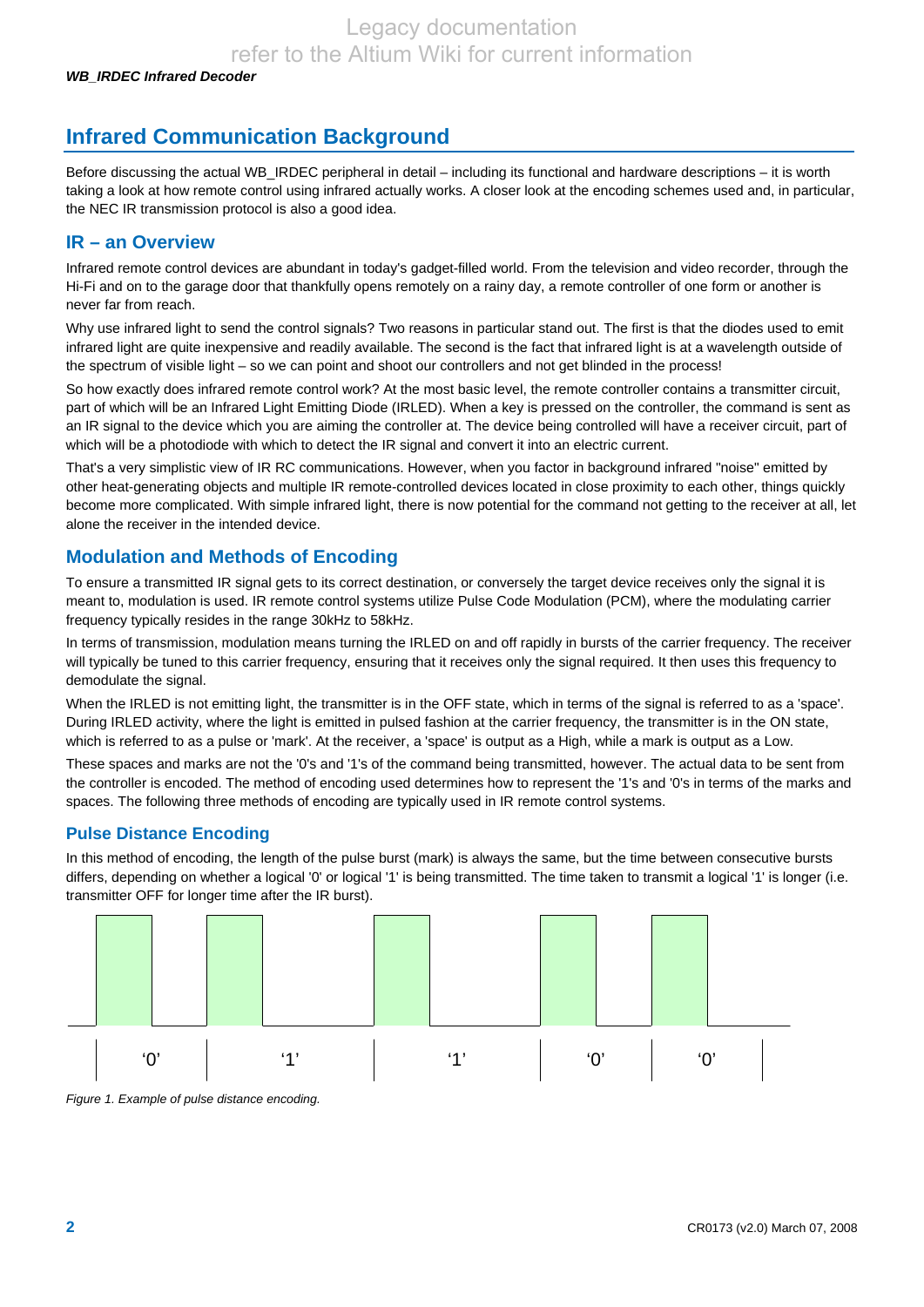*WB\_IRDEC Infrared Decoder* 

#### **Pulse Length Encoding**

In this method of encoding, the length of the pulse burst (mark) is different for a logical '0' and a logical '1', with logical '1' requiring a longer burst.



*Figure 2. Example of pulse length encoding.* 

#### **Manchester Encoding**

In this method of encoding, all bits are of equal length, with half of the bit-period being a pulse burst (mark) and the other half being a space. A logical '0' is represented by a burst in the first half of the bit-period and a space in the second, giving a midperiod transition from High to Low. A logical '1' is represented by a space in the first half of the bit-period and a burst in the second, giving a mid-period transition from Low to High.



#### *Figure 3. Example of Manchester (or Bi-phase) encoding.*

The modulating carrier frequency and method of encoding are a base consideration for any IR RC transmission. The actual format of the transmitted message frame itself varies between manufacturers however. For example, there may be differing numbers of address and command bits, additional pulse bursts before and/or after the address and command bits, built-in errorchecking, and so on.

Each of these different encoded message formats can be referred to as distinct infrared transmission protocols. In the next section, we take a closer look at the NEC infrared transmission protocol. This is the protocol used for transmission of commands by the Altium Remote Controller and the WB\_IRDEC has built-in decoding for this particular protocol.

#### **NEC Infrared Transmission Protocol**

The NEC IR transmission protocol uses pulse distance encoding of the message bits. Each pulse burst (mark – RC transmitter ON) is 562.5µs in length, at a carrier frequency of 38kHz (26.3µs). Logical bits are transmitted as follows:

- Logical '0' a 562.5µs pulse burst followed by a 562.5µs space, with a total transmit time of 1.125ms
- Logical '1' a 562.5µs pulse burst followed by a 1.6875ms space, with a total transmit time of 2.25ms
- When a key is pressed on the remote controller, the message transmitted consists of the following, in order:
- a 9ms leading pulse burst (16 times the pulse burst length used for a logical data bit)
- a 4.5ms space
- the 8-bit address for the receiving device
- the 8-bit logical inverse of the address
- the 8-bit command
- the 8-bit logical inverse of the command
- a final 562.5µs pulse burst to signify the end of message transmission.

The four bytes of data bits are each sent least significant bit first. Figure 4 illustrates the format of an NEC IR transmission frame, for an address of 00h (00000000b) and a command of ADh (10101101b).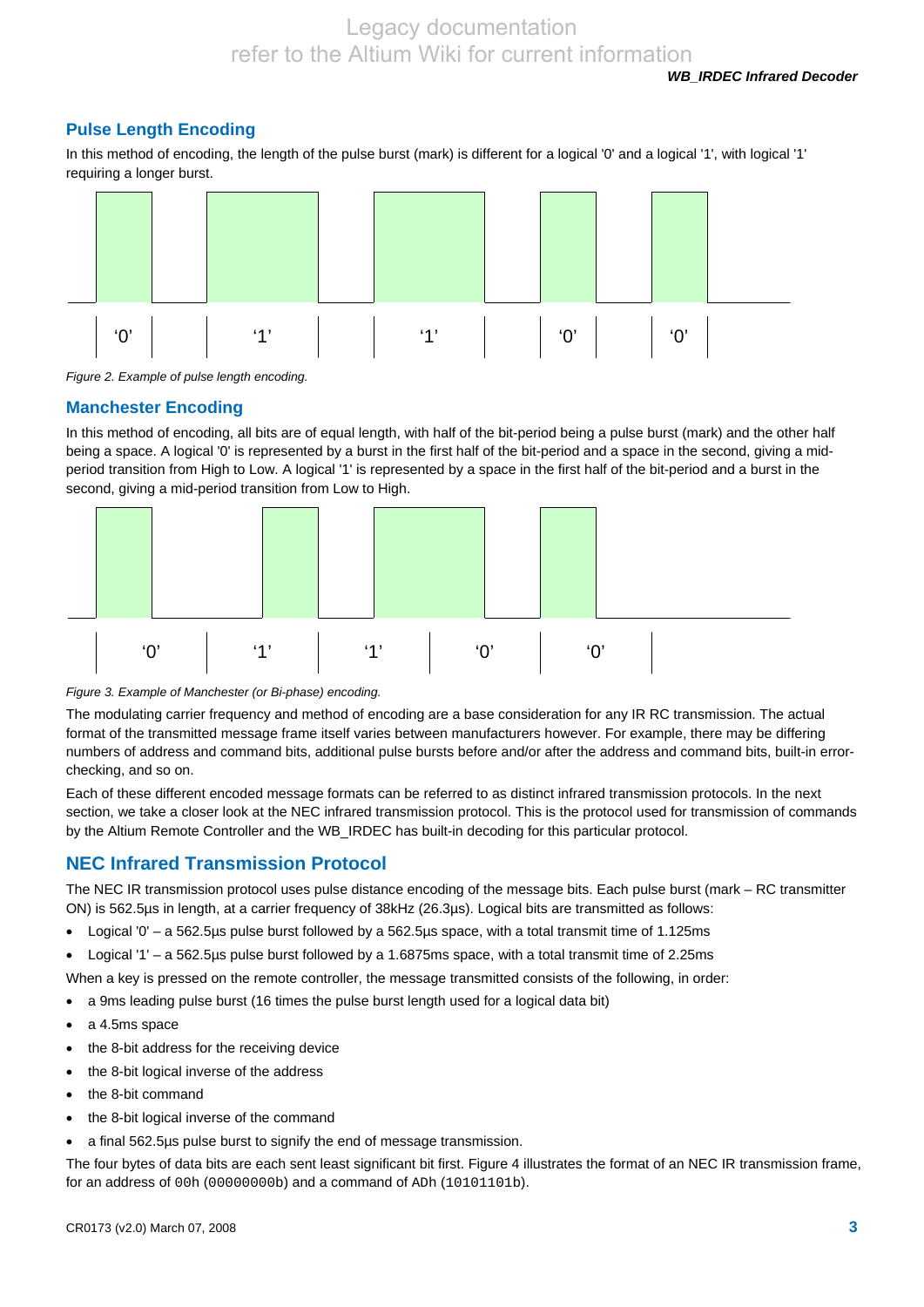# *WB\_IRDEC Infrared Decoder*  0 0 0 0 0 0 0 0 1 1 1 1 1 1 1 1 1 0 1 1 0 1 0 1 0 1 0 0 1 0 1 0 9ms 4.5ms LSB LSB LSB LSB Command (Logical Inverse) Address Address (Logical Inverse) Command 27ms 27ms 67.5ms

*Figure 4. Example message frame using the NEC IR transmission protocol.* 

Notice from Figure 4 that it takes:

- 27ms to transmit both the 16 bits for the address (address + inverse) and the 16 bits for the command (command + inverse). This comes from each of the 16 bit blocks ultimately containing eight '0's and eight '1's – giving (8 \* 1.125ms) + (8 \* 2.25ms).
- 67.5ms to fully transmit the actual message frame (discounting the final 562.5µs pulse burst that signifies the end of message).

#### **Repeat Codes**

If the key on the remote controller is kept depressed, a repeat code will be issued, typically around 40ms after the pulse burst that signified the end of the message. A repeat code will continue to be sent out at 108ms intervals, until the key is finally released. The repeat code consists of the following, in order:

- a 9ms leading pulse burst
- a 2.25ms space

• a 562.5µs pulse burst to mark the end of the space (and hence end of the transmitted repeat code).

Figure 5 illustrates the transmission of two repeat codes after an initial message frame is sent.



*Figure 5. Example repeat codes sent for a key held down on the transmitting remote controller.* 

**Note:** Some of the timing values used by the WB\_IRDEC when decoding an NEC-formatted message frame differ slightly from those of the protocol itself. These are:

- a pulse burst length of 560µs is used
- a transmit time of 1.12ms for a logical '0' is used
- a value of 110ms for the repeat code interval is used.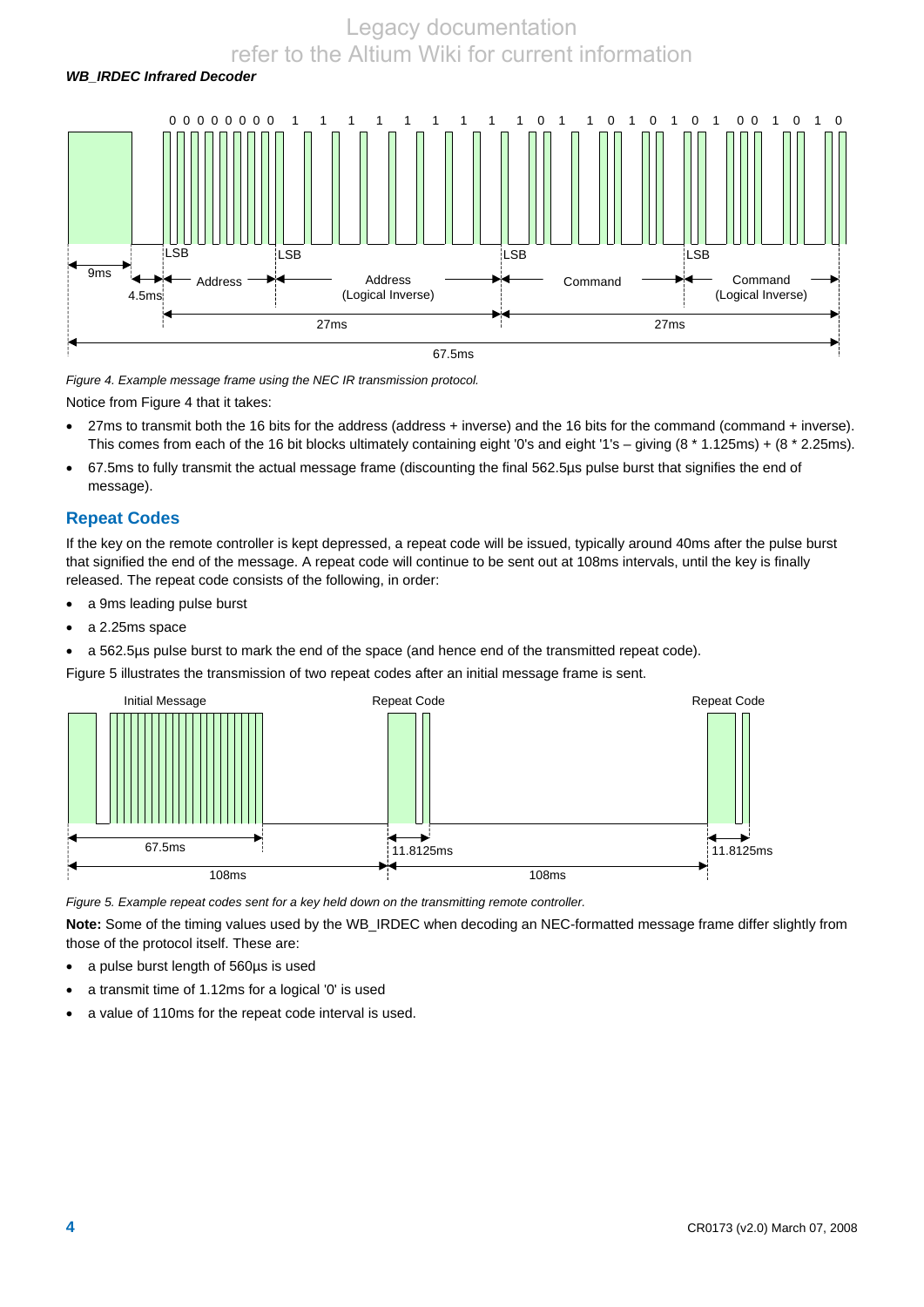# **Functional Description**

## **Symbol**





### **Pin Description**

The following pin description is for the device when used on the schematic. In an OpenBus System, although the same signals are present, the abstract nature of the system hides the pin-level Wishbone interfaces. The external interface signals to the IR Transceiver will be made available as sheet entries, associated with the parent sheet symbol used to reference the underlying OpenBus System.

| <b>Name</b> | <b>Type</b> | Polarity/<br><b>Bus size</b> | <b>Description</b>                                                                                                                                                                                      |
|-------------|-------------|------------------------------|---------------------------------------------------------------------------------------------------------------------------------------------------------------------------------------------------------|
|             |             |                              | <b>Control Signals</b>                                                                                                                                                                                  |
| CLK_I       |             | Rise                         | External (system) clock signal                                                                                                                                                                          |
| RST_I       |             | High                         | External (system) reset                                                                                                                                                                                 |
|             |             |                              | <b>Host Processor Interface Signals</b>                                                                                                                                                                 |
| STB_I       |             | High                         | Strobe signal. When asserted, indicates the start of a valid Wishbone data<br>transfer cycle                                                                                                            |
| CYC_I       |             | High                         | Cycle signal. When asserted, indicates the start of a valid Wishbone cycle                                                                                                                              |
| ACK_O       | O           | High                         | Standard Wishbone device acknowledgement signal. When this signal goes<br>high, the WB_IRDEC (Wishbone Slave) has finished execution of the requested<br>action and the current bus cycle is terminated |
| ADR_I       |             | 3                            | Address bus, used to select an internal register of the device for writing<br>to/reading from                                                                                                           |
| DAT_O       | $\circ$     | 32                           | Data to be sent to host processor                                                                                                                                                                       |
| DAT_I       |             | 32                           | Data received from host processor                                                                                                                                                                       |
| WE I        |             | Level                        | Write enable signal. Used to indicate whether the current local bus cycle is a<br>Read or Write cycle:                                                                                                  |
|             |             |                              | $0 = Read$                                                                                                                                                                                              |
|             |             |                              | $1 = Write$                                                                                                                                                                                             |

*Table 1. WB\_IRDEC pin description*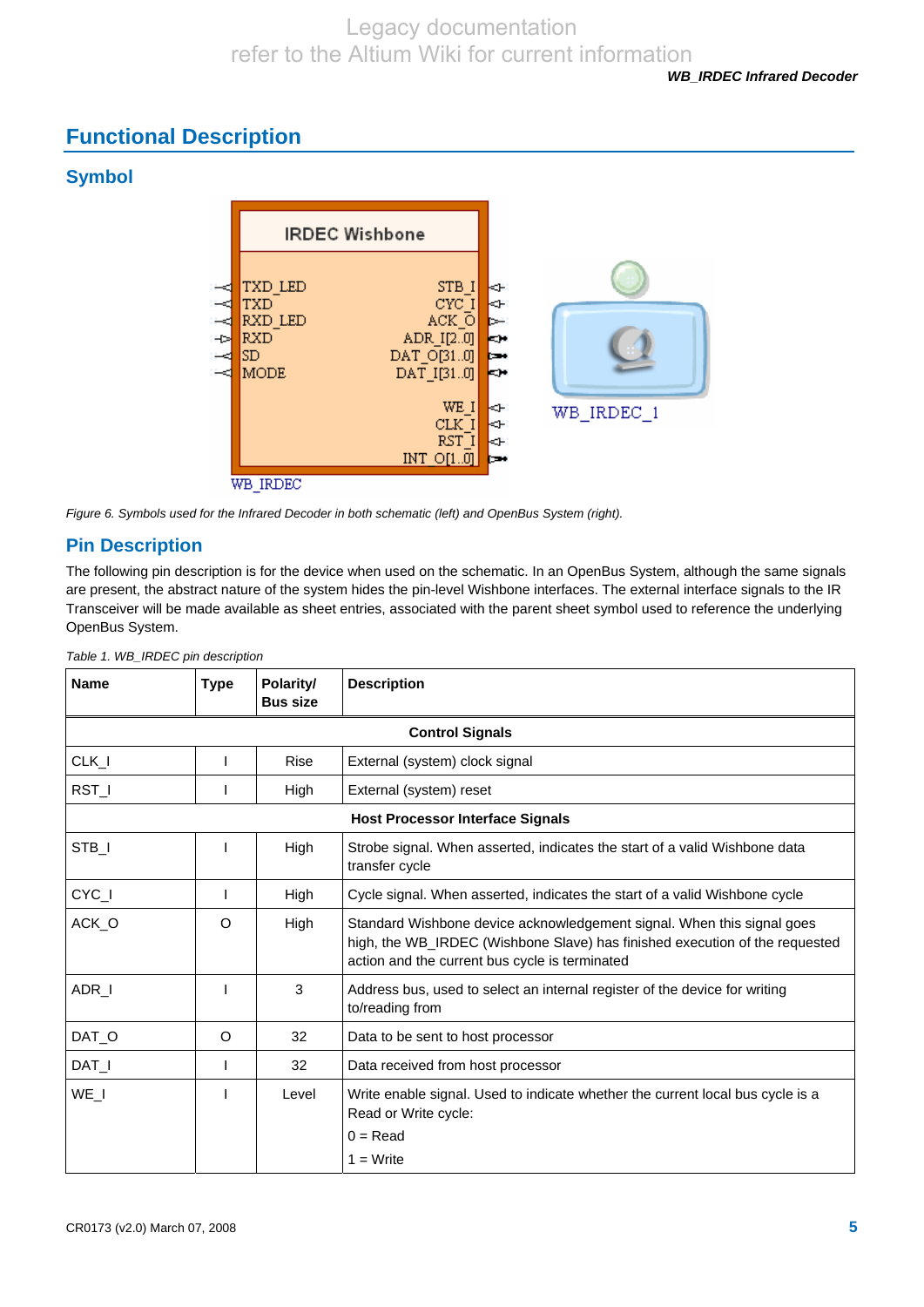#### *WB\_IRDEC Infrared Decoder*

<span id="page-5-2"></span>

| <b>Name</b>             | <b>Type</b> | Polarity/<br><b>Bus size</b> | <b>Description</b>                                                                                                                                                                                                                                                                                  |
|-------------------------|-------------|------------------------------|-----------------------------------------------------------------------------------------------------------------------------------------------------------------------------------------------------------------------------------------------------------------------------------------------------|
| INT_O                   | O           | 2/High                       | Interrupt output lines. Two interrupts are sent to the connected processor on this<br>2-bit bus:                                                                                                                                                                                                    |
|                         |             |                              | bit $0 = \text{Goes High if the inter bit in the Control register (CTRL.0) is set and$<br>$\bullet$<br>the int0 bit in the Status register (STATUS.0) becomes set                                                                                                                                   |
|                         |             |                              | bit 1 = Goes High if the inten bit in the Control register (CTRL.0) is set and<br>the int1 bit in the Status register (STATUS.1) becomes set.                                                                                                                                                       |
|                         |             |                              | IR Transceiver Interface Signals <sup>1</sup>                                                                                                                                                                                                                                                       |
| $TXD$ _LED <sup>2</sup> | O           | High                         | Transmit LED Driver. Used to switch an independent LED associated with IR<br>Transmitter on or off, under software control.                                                                                                                                                                         |
|                         |             |                              | This output follows the level of the txdled bit in the Control register (CTRL.4).                                                                                                                                                                                                                   |
| <b>TXD</b>              | $\Omega$    | High                         | Transmit Output. Connects to the TXD input pin of the IR Transceiver. This line<br>can be used during initialization to dynamically set the IR Transceiver for<br>operation in SIR mode.                                                                                                            |
|                         |             |                              | This output follows the level of the txd bit in the Control register (CTRL.5).                                                                                                                                                                                                                      |
|                         |             |                              | During normal operation, the TXD line will be held Low by keeping the value of<br>the txd bit in the Control register (CTRL.5) '0'.                                                                                                                                                                 |
| $RXD$ LED <sup>2</sup>  | $\Omega$    | High                         | Receiver LED driver. Used to switch an independent LED associated with IR<br>Receiver on or off, under software control.                                                                                                                                                                            |
|                         |             |                              | This output follows the level of the rxdled bit in the Control register (CTRL.3).                                                                                                                                                                                                                   |
| <b>RXD</b>              | T           | Low                          | Receive Input. Connects to the RXD output of the IR Transceiver, which provides<br>the modulated data signal.                                                                                                                                                                                       |
| SD                      | O           | High                         | Shutdown. Connects to the SD pin of the transceiver. This line can be used to<br>place the IR Transceiver into shut-down mode, in order to conserve power.                                                                                                                                          |
|                         |             |                              | This output follows the level of the sd bit in the Control register (CTRL.1).                                                                                                                                                                                                                       |
|                         |             |                              | The SD line can also be used during initialization, in harmony with the TXD line,<br>to dynamically set the IR Transceiver for operation in SIR mode.                                                                                                                                               |
| <b>MODE</b>             | O           | Level                        | Mode Selection. Connects to the Mode pin of the IR Transceiver. This line allows<br>you to set the operational mode of the IR Transceiver as follows:                                                                                                                                               |
|                         |             |                              | $0 = Low speed mode (SIR)$                                                                                                                                                                                                                                                                          |
|                         |             |                              | $1 =$ High speed mode (MIR and FIR)                                                                                                                                                                                                                                                                 |
|                         |             |                              | This output follows the level of the mode bit in the Control register (CTRL.2).                                                                                                                                                                                                                     |
|                         |             |                              | For carrier-based remote control IR communications, the speeds involved are<br>very low, so the IR Transceiver module must be set to operate in SIR mode (slow<br>infrared: 2.4kbit/s to 115.2kbit/s).                                                                                              |
|                         |             |                              | This output is used to 'statically' set the operational mode of the IR Transceiver.<br>If you are setting the operational mode dynamically - using the TXD and SD<br>lines - the Mode output must be left floating. If connected, the Mode output will<br>always override the dynamically-set mode. |

l

<span id="page-5-0"></span><sup>&</sup>lt;sup>1</sup> Based on connection to the TFDU6102 Fast Infrared Transceiver device found on Altium's Ethernet-USB-IrDA Peripheral Board PB03. This peripheral board plugs into the Desktop NanoBoard NB2DSK01.

<span id="page-5-1"></span> $2$  The LEDs to which these signals connect are not part of the TFDU6102 FIR Transceiver device.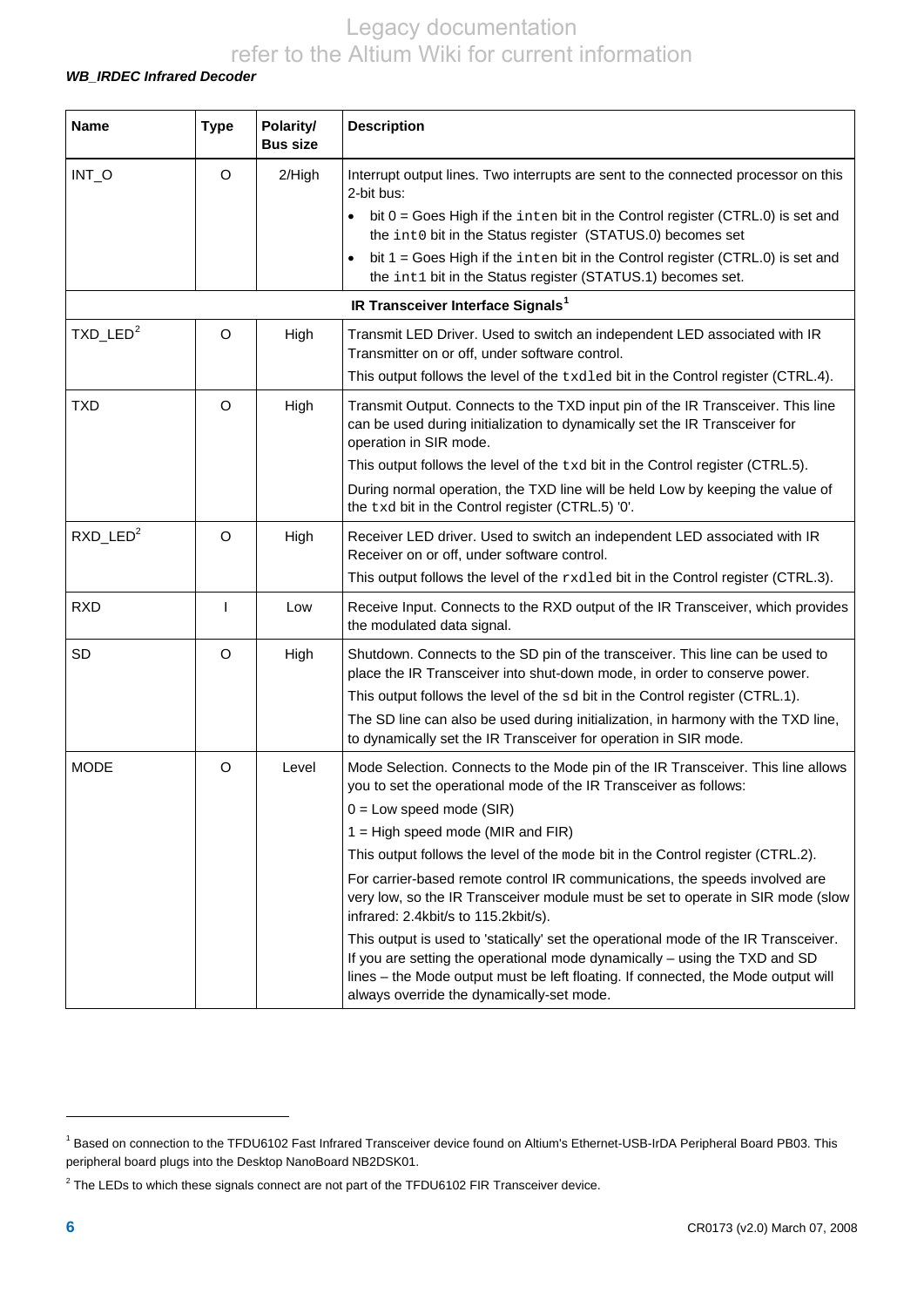*WB\_IRDEC Infrared Decoder* 

# **Hardware Description**



*Figure 7. WB\_IRDEC block diagram.* 

#### **Internal Registers**

The following sections detail the internal registers for the WB\_IRDEC that can be accessed from the host processor.

#### **Control Register (CTRL)**

**Address**: 0h

**Access**: Read and Write

**Value after Reset**: 0000\_0000h

This register is used to set the operational mode of the WB\_IRDEC, as well as providing several control signals used to configure the IR transceiver.

**Note:** Certain bits in this register relate specifically to control of the TFDU6102 FIR Transceiver device (and associated independent LEDs), found on Altium's Ethernet-USB-IrDA Peripheral Board PB03.

#### *Table 2. The CTRL register*

| <b>MSB</b>               |      |                  |     |        |        |          |    | <b>LSB</b> |
|--------------------------|------|------------------|-----|--------|--------|----------|----|------------|
| 31                       |      | $\sim$<br>U      |     |        | ີ      | <u>_</u> |    |            |
| $\overline{\phantom{0}}$ | dec1 | dec <sub>0</sub> | txd | txdled | rxdled | mode     | sd | inten      |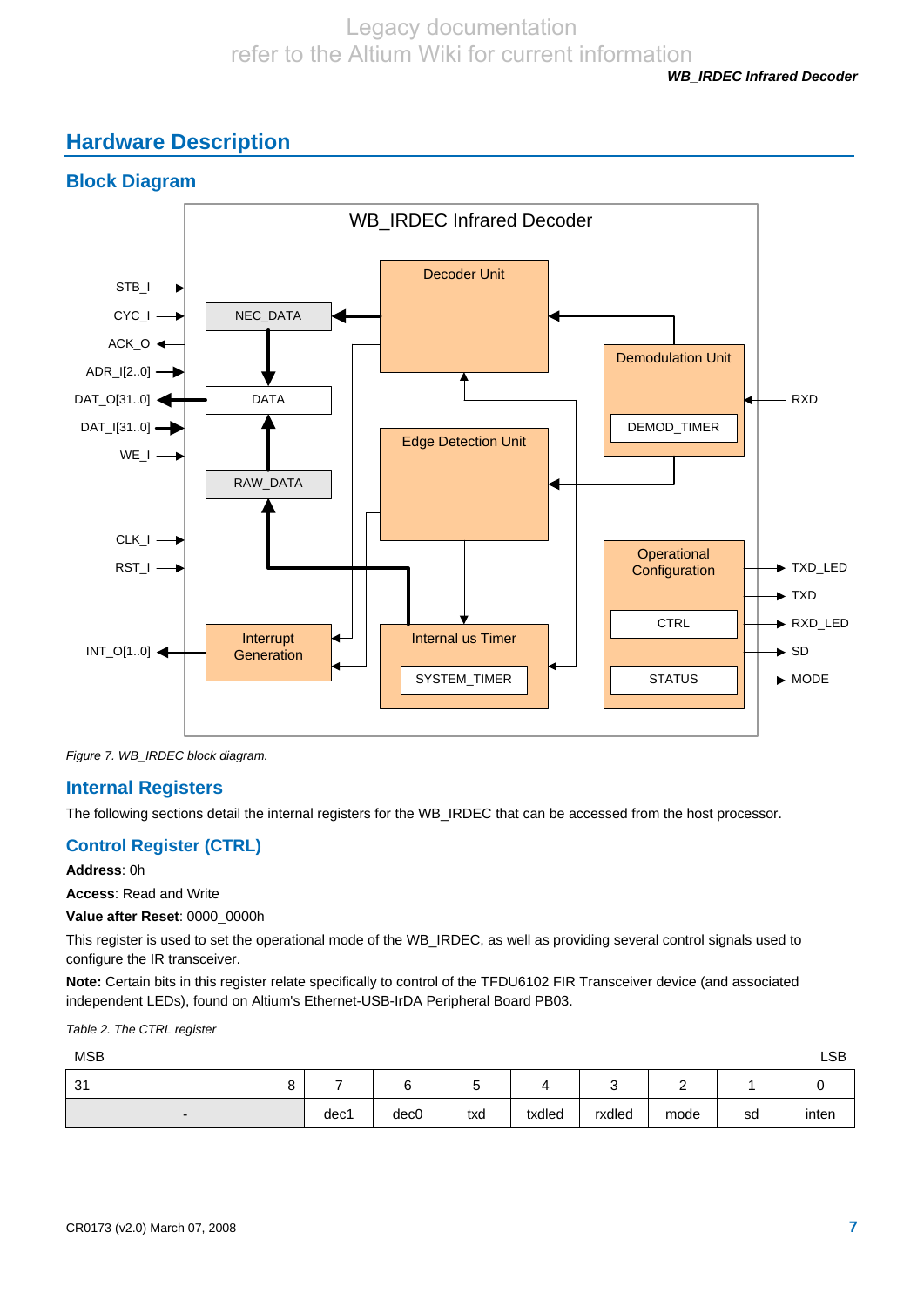#### *WB\_IRDEC Infrared Decoder*

#### *Table 3. The CTRL register bit functions*

| <b>Bit</b>       | Symbol                   | <b>Function</b>                                                                                                                                                                                                                                                                                                                                                                                                                                                 |
|------------------|--------------------------|-----------------------------------------------------------------------------------------------------------------------------------------------------------------------------------------------------------------------------------------------------------------------------------------------------------------------------------------------------------------------------------------------------------------------------------------------------------------|
| CTRL.31CTRL.8    |                          | Not Used.                                                                                                                                                                                                                                                                                                                                                                                                                                                       |
| CTRL.7<br>CTRL.6 | dec1<br>dec <sub>0</sub> | Decoder selection bits. These bits (dec1:dec0) are used to set the<br>operational mode of the peripheral:<br>$00 = RAW$ Interface mode. Use this mode when the data from the remote<br>transmitter has been encoded using any IR transmission protocol other than<br>NEC.<br>$01$ = NEC Decoder mode. Use this mode when the data from the remote<br>transmitter has been encoded using the NEC IR transmission protocol.<br>$10 = Not used$<br>$11 = Not used$ |
| CTRL.5           | txd                      | TXD output bit. This bit controls the signal level on the TXD pin of the device:<br>$0 = TXD$ is Low<br>$1 = TXD$ is High.<br>Use this bit, along with the sd bit (CTRL.1), to dynamically set the operational<br>mode of the TFDU6102 FIR Transceiver (on the peripheral board PB03)<br>during initialization.                                                                                                                                                 |
| CTRL.4           | txdled                   | TXD_LED output bit. This bit controls the signal level on the TXD_LED pin of<br>the device and, subsequently, the independent LED associated with IR<br>transmission (on the peripheral board PB03).<br>$0 =$ Switch LED OFF<br>$1 =$ Switch LED ON.                                                                                                                                                                                                            |
| CTRL.3           | rxdled                   | RXD_LED output bit. This bit controls the signal level on the RXD_LED pin of<br>the device and, subsequently, the independent LED associated with IR<br>reception (on the peripheral board PB03).<br>$0 =$ Switch LED OFF<br>$1 =$ Switch LED ON.                                                                                                                                                                                                               |
| CTRL.2           | mode                     | MODE output bit. This bit controls the signal level on the MODE pin of the<br>device:<br>$0 = \text{MODE}$ is Low<br>$1 = \text{MODE}$ is High.<br>Use this bit to statically set the operational mode of the TFDU6102 FIR<br>Transceiver (on the peripheral board PB03).                                                                                                                                                                                       |
| CTRL.1           | sd                       | SD output bit. This bit controls the signal level on the SD pin of the device:<br>$0 = SD$ is Low<br>$1 = SD$ is High.<br>Use this bit, along with the txd bit (CTRL.5), to dynamically set the<br>operational mode of the TFDU6102 FIR Transceiver (on the peripheral board<br>PB03) during initialization.                                                                                                                                                    |
| CTRL.0           | inten                    | Interrupt Enable bit. Set this bit High to enable generation of external<br>interrupts to the processor.                                                                                                                                                                                                                                                                                                                                                        |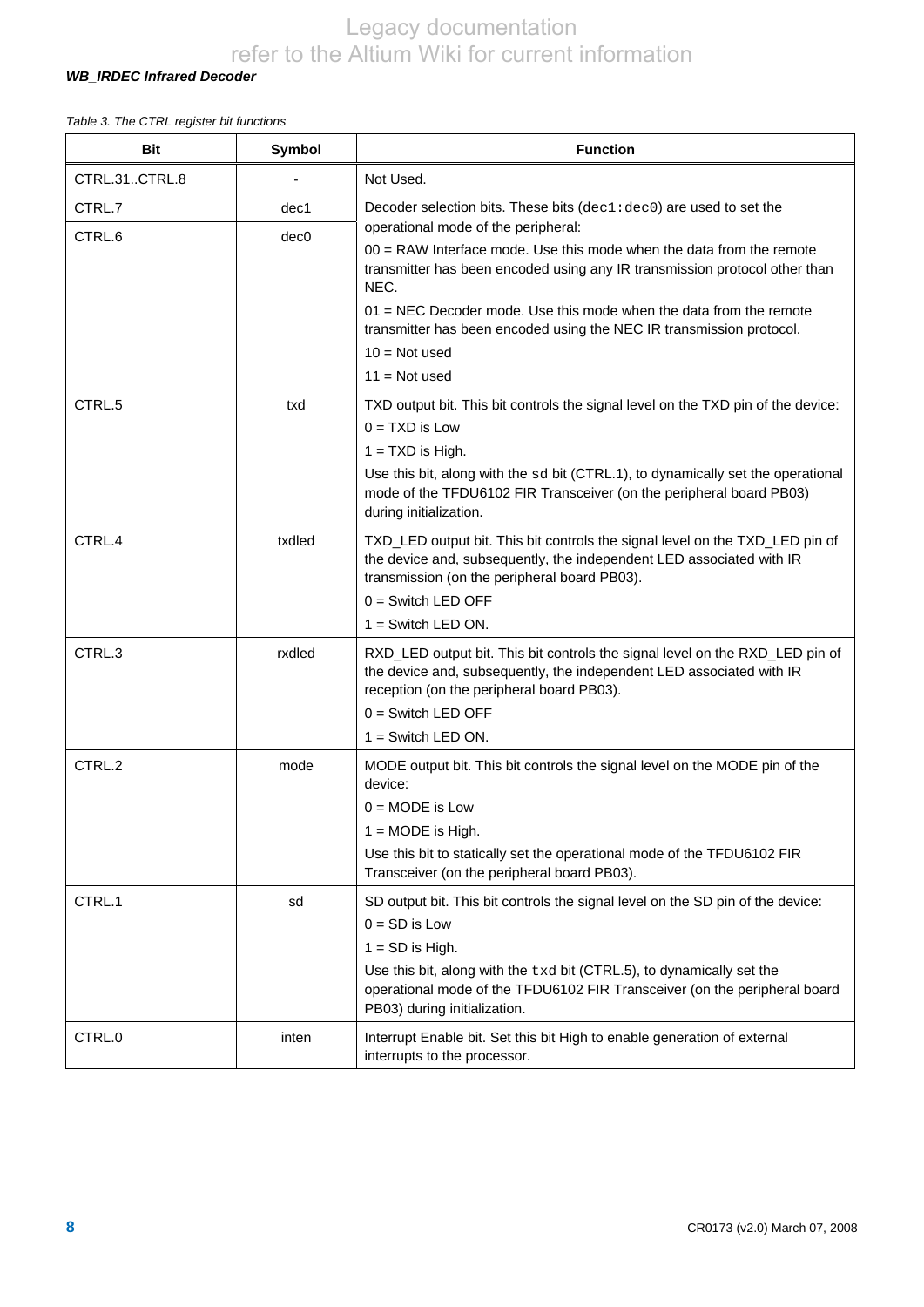*WB\_IRDEC Infrared Decoder* 

#### **Status Register (STATUS)**

**Address**: 1h

**Access**: Read only except where mentioned

**Value after Reset**: 0000\_0000h

This register is used to determine the current state of the WB\_IRDEC.

*Table 4. The STATUS register* 

| <b>MSB</b>               |          |      | <b>LSB</b>       |
|--------------------------|----------|------|------------------|
| 31<br>$\sqrt{2}$<br>ت    | -        |      |                  |
| $\overline{\phantom{a}}$ | rxddemod | int1 | int <sub>0</sub> |

*Table 5. The STATUS register bit functions* 

| <b>Bit</b>        | <b>Symbol</b>    | <b>Function</b>                                                                                                                                                                                                                                                                                |
|-------------------|------------------|------------------------------------------------------------------------------------------------------------------------------------------------------------------------------------------------------------------------------------------------------------------------------------------------|
| STATUS.31STATUS.3 |                  | Not Used.                                                                                                                                                                                                                                                                                      |
| STATUS.2          | rxddemod         | Demodulated Receive bit. This bit reflects the value of the data signal<br>appearing at the RXD input, after it has been demodulated. If RXD is<br>High, reflecting a space, then rxddemod will be '0'. Conversely, if RXD is<br>Low, reflecting a mark (or pulse), then rxddemod will be '1'. |
| STATUS.1          | int1             | Interrupt Line 1 flag. This bit is set if a falling edge is detected on the<br>demodulated data signal (when in RAW Interface mode), or a valid<br>repeat code is received (when in NEC Decoder mode). Writing a '1' to<br>this bit clears the flag.                                           |
| STATUS.0          | int <sub>0</sub> | Interrupt Line 1 flag. This bit is set if a rising edge is detected on the<br>demodulated data signal (when in RAW Interface mode), or if valid<br>command data is received (when in NEC Decoder mode). Writing a '1' to<br>this bit clears the flag.                                          |

#### **Demodulation Timer Register (DEMOD\_TIMER)**

**Address**: 2h

**Access**: Read and Write

**Value after Reset**: 0000\_0000h

This register is used to hold a 16-bit timeout value relating to the period of the received modulated signal (i.e. the length of the IR pulse). This value will be used to demodulate the IR signal, stripping away the carrier and leaving just the encoded data.

The value must be entered in terms of the corresponding number of cycles of external system clock signal CLK\_I, required to achieve the pulse length. For example, if you want to receive an IR signal modulated using a carrier frequency of 38kHz (period 1/38000), the value entered into the register would simply be the integer result of the carrier period divided by the period of the CLK\_I signal. So for a system clock of 50MHz (period 1/50000000), you would have:

cycles of CLK\_I required = (1/38000) / (1/50000000) = 1315.78947

DEMOD\_TIMER value = 1315 (or 0000\_0523h).

The same value can be reached simply by dividing the frequency used for the system clock by the frequency of the carrier signal, giving a more generic expression of:

DEMOD\_TIMER value = integer value of  $f_{CLK\_I}$  /  $f_{\text{carrier}}$ 

#### **System Timer Register (SYSTEM\_TIMER)**

**Address**: 3h **Access**: Read and Write **Value after Reset**: 0000\_0000h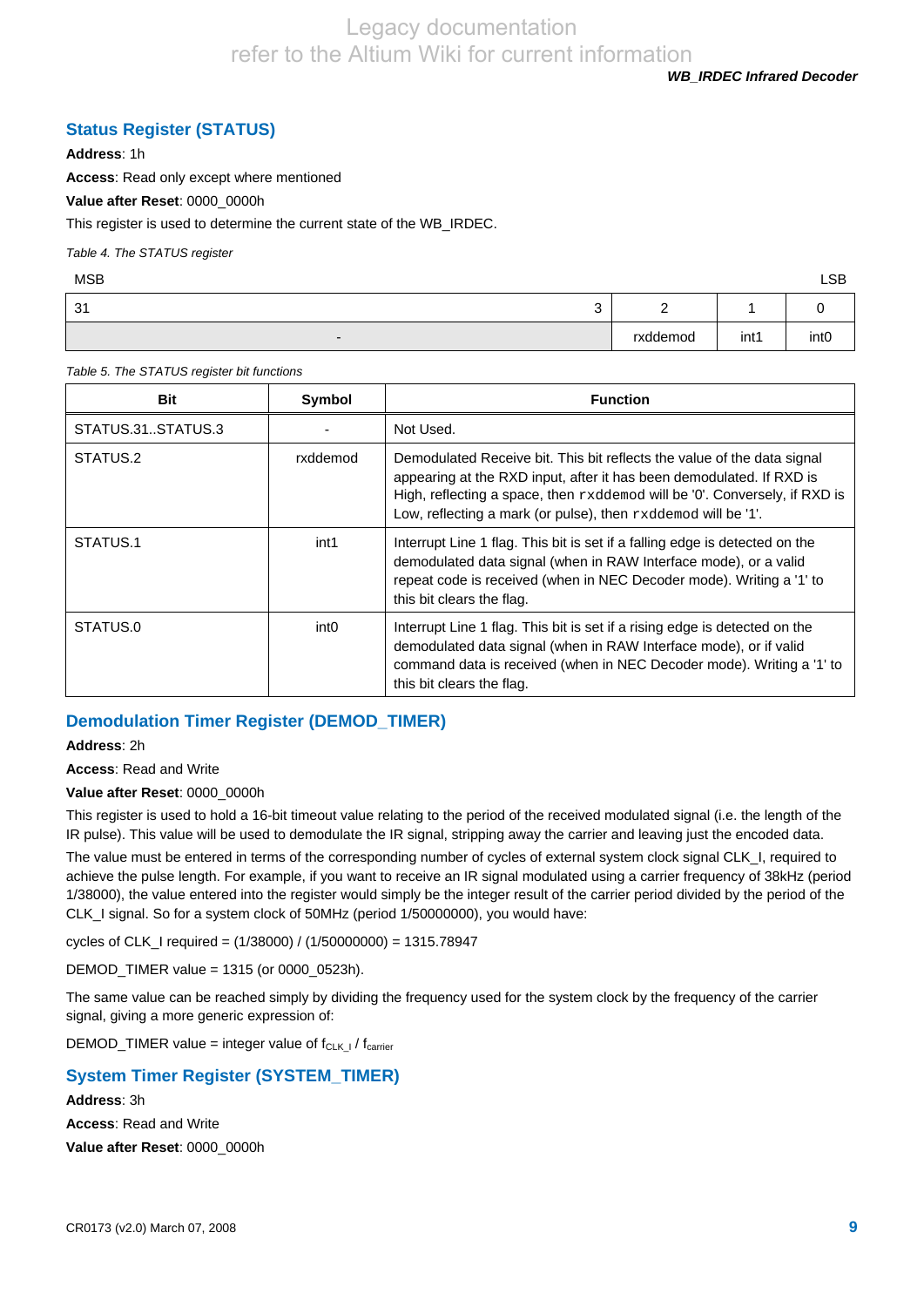#### *WB\_IRDEC Infrared Decoder*

This register is used to hold an 8-bit value used to divide the incoming system clock (CLK\_I) to produce a 1MHz clock signal required for the peripheral's decoder unit. For example, if the system clock is 50MHz, then to achieve the 1MHz clock for demodulation, a value of 50 (or 0000\_0032h) would need to be entered into the System Timer register.

#### **Data Register (DATA)**

**Address**: 4h

**Access**: Read only

#### **Value after Reset**: 0000\_0000h

This is not actually a register in the true sense of the word, but rather is a single address that is used to access two internal storage registers – RAW\_DATA and NEC\_DATA respectively. The internal register accessed and value read back depends on the WB\_IRDEC's current operational mode:

- RAW Interface mode the RAW\_DATA register is read, providing the time (in microseconds) since the last transition of the demodulated RXD signal, which is reflected by the rxddemod bit in the Status register (STATUS.2). The time is retrieved from the internal microsecond timer.
- NEC Decoder mode the NEC\_DATA register is read, providing the output of the NEC Decoder unit. Note that the 32-bit value will contain all bits sent from the remote controller (8 bit address, 8 bit address (inversed), 8 bit command, 8 bit command (inversed)).

#### **Interrupts**

The WB\_IRDEC generates two interrupt flags – int0 and int1, which are reflected in bits 0 and 1 of the Status register, respectively. The source of these two interrupts depends on the current operational mode set for the peripheral:

- NEC Decoder mode (CTRL[7..6] = "01") the levels of  $int0$  and  $int1$  follow the levels of internal interrupt signals nec\_int0 and nec\_int1, which are generated within the Decoder Unit. The nec\_int0 signal goes High if valid command data is received. The nec\_int1 signal goes High if a valid repeat code is received.
- RAW Interface mode (CTRL[7..6] = "00") the levels of  $int0$  and  $int1$  follow the levels of internal interrupt signals raw\_int0 and raw\_int1, which are generated within the Edge Detection Unit. The raw\_int0 signal goes High if a rising edge is detected on the demodulated signal. The raw\_int1 signal goes High if a falling edge is detected.

These interrupts can be exported to the processor on the INT\_O[1..0] bus, provided the inten bit in the Control register (CTRL.0) is set. Interrupt  $int \circ$  is output as INT\_O[0], while  $int1$  is output as INT\_O[1].

The int0 and int1 flags (and their associated internal source interrupt signals) are cleared by writing a '1' to the respective bit of the Status register.

Figure 8 summarizes the mechanics of interrupt generation for the WB\_IRDEC.



*Figure 8. Interrupt generation for the WB\_IRDEC.*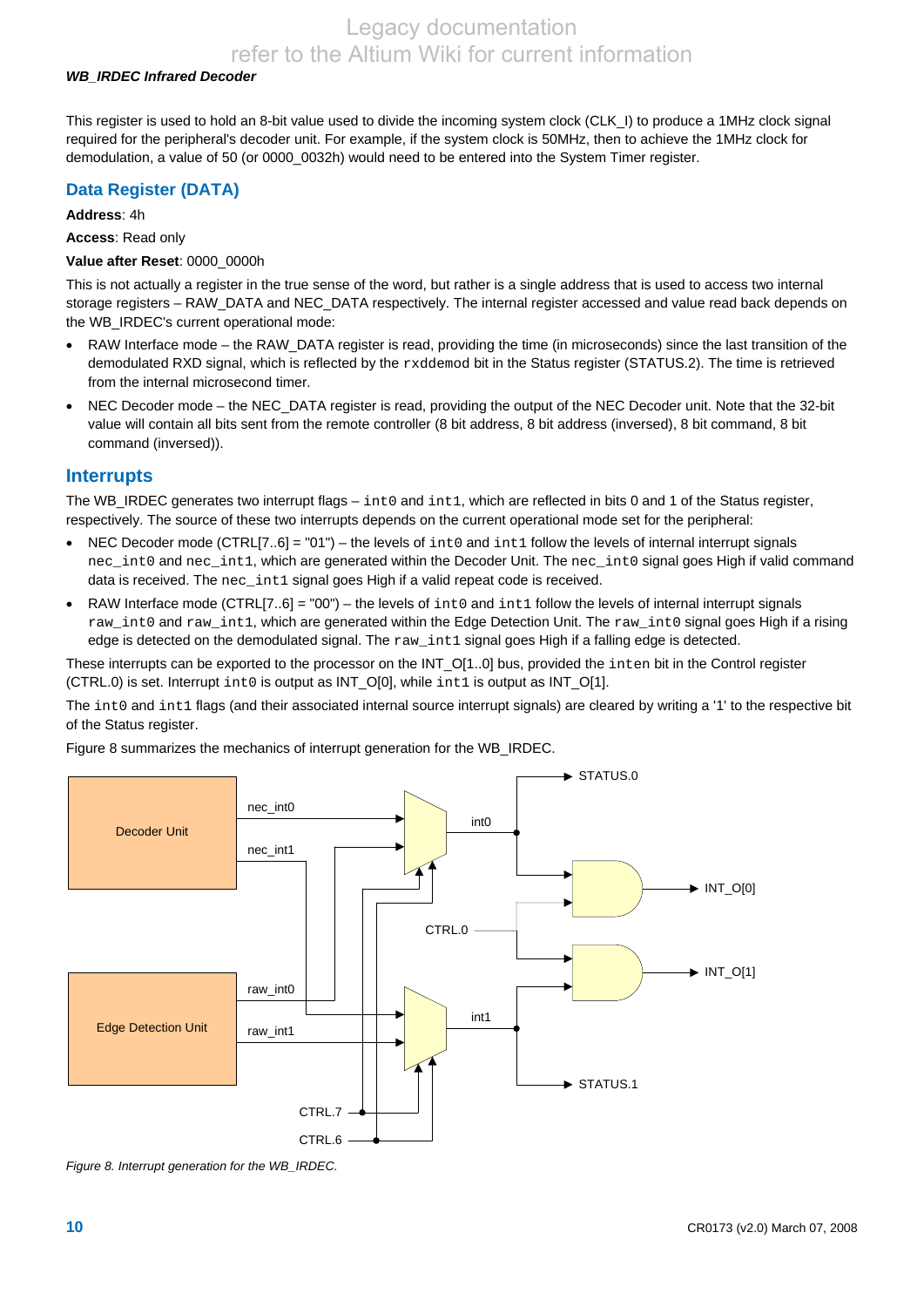# **Interfacing to a 32-bit Processor**

How the WB\_IRDEC is placed and wired within an FPGA design depends on the method used to build that design. The main processor-based system can be defined purely on the schematic sheet, or it can be contained as a separate OpenBus System, which is then referenced from the top-level schematic. The following sections take a look at using the WB\_IRDEC in both of these design arenas.

### **Design using a Schematic only**

Figure 9 illustrates how a WB\_IRDEC device can be wired into a schematic-based design that uses a 32-bit processor – in this case a TSK3000A. A configurable Wishbone Interconnect device (WB\_INTERCON) is used to simplify connection and also handle the address mapping – taking the 24-bit address line from the processor and mapping it to the 3-bit address line used to drive the WB\_IRDEC.

The WB\_IRDEC's IR Transceiver interface signals are connected to the IRDA port component, which represents the pins of the physical FPGA device.



*Figure 9. Example interfacing between a 32-bit processor (TSK3000A) and a WB\_IRDEC.* 

When configuring the WB\_INTERCON device – in particular the WB\_IRDEC slave interface – ensure that the Address Bus Mode is set to Word Addressing -  $ADR_O(0)$  <=  $ADR_I(1$  or 2). As the WB\_IRDEC's data bus width is 32-bit, the two lowest address bits are not connected to the slave device. ADR\_I(2) of the master is mapped to ADR\_O(0) of the slave, providing sequential word addresses (or addresses at every 4 bytes). Bits 4..2 of the output address line from the host processor (IO\_ADR\_O) are therefore mapped, through the WB\_INTERCON, to bits 2..0 of the WB\_IRDEC's input address line (ADR\_I).

The actual 24-bit address sent from the processor on its IO ADR O line is constructed as follows:

WB\_IRDEC Base Address + (Internal Register Address & "00")

The Base Address for the WB\_IRDEC is specified as part of the peripheral's definition when adding it as a slave to the Wishbone Interconnect. For example, if the base address entered for the device is 100000h (mapping it to address FF10\_0000h) in the processor's address space), and you want to write to the Demodulation Timer register (DEMOD\_TIMER) with address 2h, the value entered on the processor's IO\_ADR\_O line would be:

#### 100000h + 08h = 100008h

For further information on the Wishbone Interconnect, refer to the *CR0150 WB\_INTERCON Configurable Wishbone Interconnect* core reference.

For further information on the TSK3000A processor, refer to the *CR0121 TSK3000A 32-bit RISC Processor* core reference. Similar references can be found for other 32-bit processors supported by Altium Designer, by using the lower section of the **Knowledge Center** panel and navigating to the *Documentation Library » Embedded Processors and Software Development » FPGA Based and Discrete Processors* section.

**FF** For an example schematic-based FPGA design featuring a WB IRDEC device, used to receive IR data encoded using the NEC IR transmission protocol, refer to the example project: \Examples\NB2DSK1 Examples\DSF Infrared RC\DSF\_Infrared\_RC.PrjFpg. This illustrates use of the device in NEC Decoder mode.

For an example schematic-based FPGA design featuring a WB\_IRDEC device, used to receive IR data encoded using the Philips RC5 IR transmission protocol, refer to the example project: \Examples\NB2DSK1 Examples\DSF Infrared RC5\DSF\_Infrared\_RC5.PrjFpg. This illustrates use of the device in RAW Interface mode.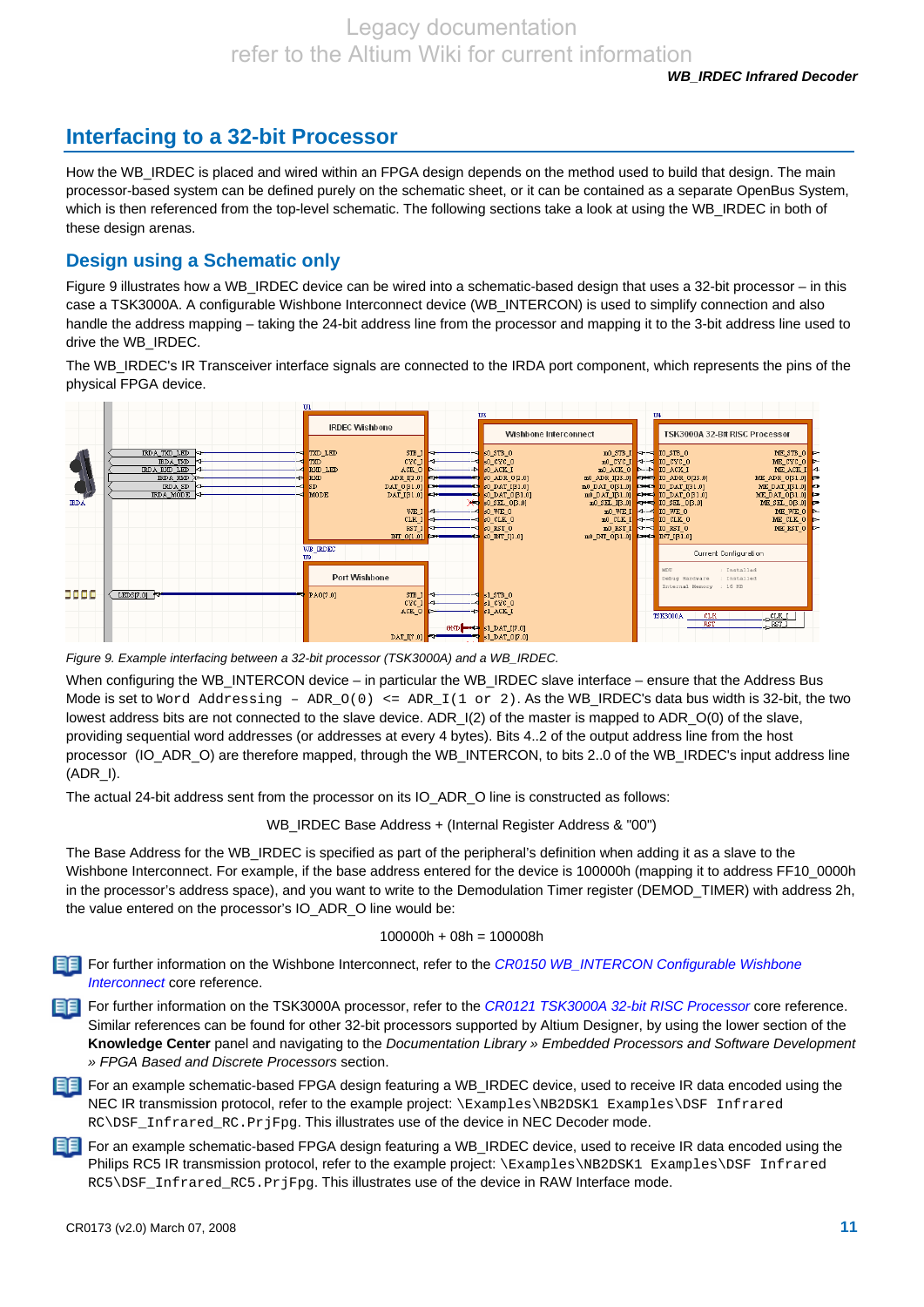*WB\_IRDEC Infrared Decoder* 

# **Design Featuring an OpenBus System**

Figure 10 illustrates identical use of the WB\_IRDEC peripheral within a design where the main processor system has been defined as an OpenBus System. The IR Decoder peripheral (as it is referred to in the OpenBus System world) is connected to the TSK3000A processor through an Interconnect component. The OpenBus System environment is a much more abstract and intuitive place to create a design, where the interfaces are reduced to single ports and connection is made courtesy of single links.

Much of the configuration is handled for you – there is no addressing mode to specify, no data width to enter – the IR Decoder peripheral is automatically added as a slave to the Interconnect component by virtue of its link. The Interconnect contains information regarding the device's address bus size and a default decoder address width. All that is really needed is specification of the peripheral's base address – where in the TSK3000A's address space it is to be mapped.

An OpenBus System is defined on an OpenBus System Document (\*.OpenBus). This document is referenced from the FPGA design's top-level schematic sheet through a sheet symbol. Figure 11 illustrates the interface circuitry between the IR Decoder's external interface and the physical pins of the target FPGA device – represented by the IRDA port component.



*Figure 10. Example interfacing between a 32-bit processor (TSK3000A) and an IR Decoder device, as part of an OpenBus System.* 



*Figure 11. Wiring the OpenBus System-based IR Decoder to the physical pins of the FPGA device.* 

For further information on the Interconnect component, refer to the document *TR0170 OpenBus Interconnect Component Reference*.

For more information on the concepts and workings of the OpenBus System, refer to the article *AR0144 Streamlining Processor-based FPGA design with the OpenBus System*.

**FF** For an example OpenBus System-based FPGA design featuring an IR Decoder device, used to receive IR data encoded using the NEC IR transmission protocol, refer to the example project: \Examples\NB2DSK1 Examples\OpenBus Infrared RC\DSF\_Infrared\_RC.PrjFpg. This illustrates use of the device in NEC Decoder mode.

For an example OpenBus System-based FPGA design featuring an IR Decoder device, used to receive IR data encoded using the Philips RC5 IR transmission protocol, refer to the example project: \Examples\NB2DSK1 Examples\OpenBus DSF Infrared RC5\DSF Infrared RC5.PrjFpg. This illustrates use of the device in RAW Interface mode.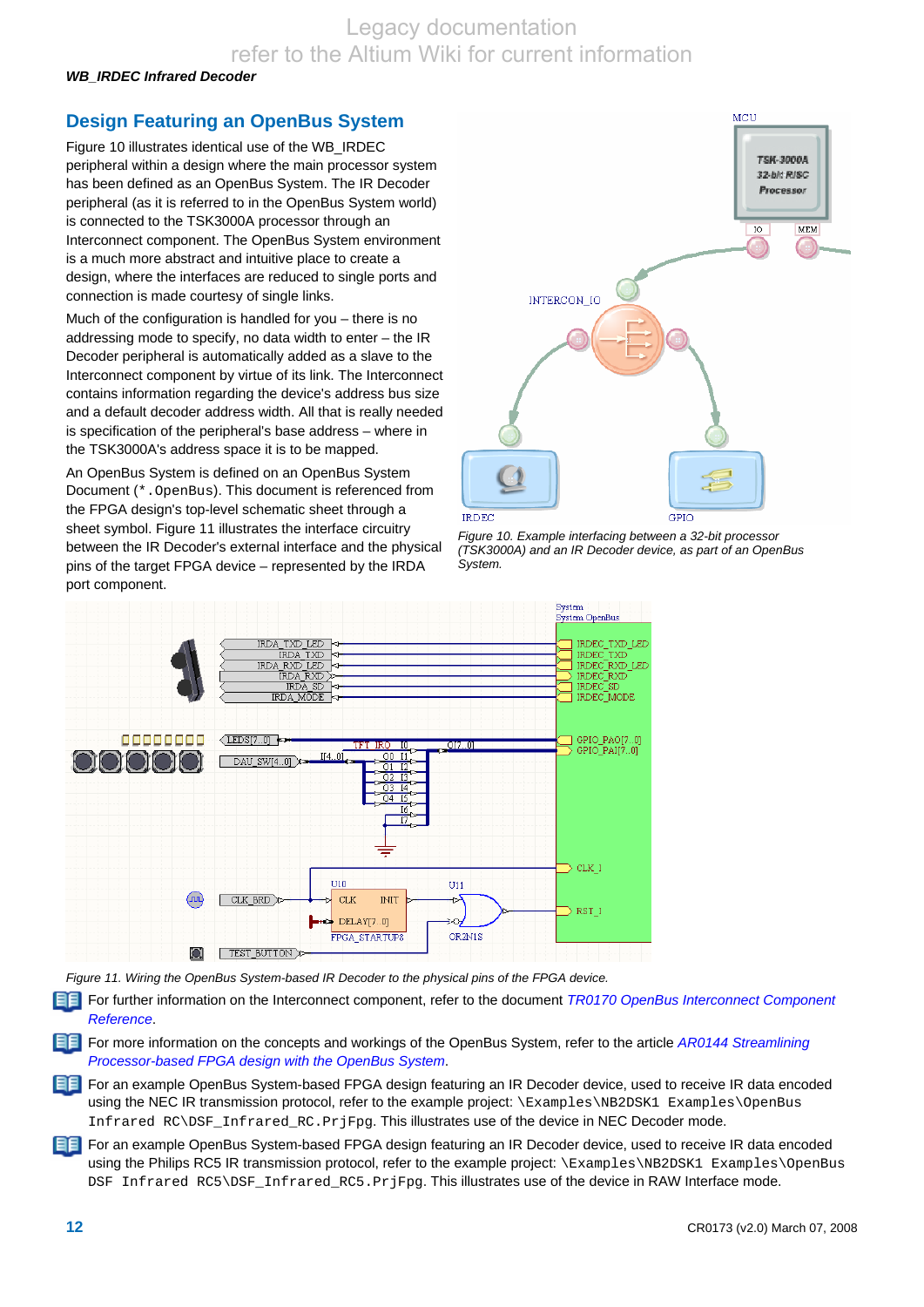# **Host to Controller Communications**

Communications between a 32-bit host processor and the WB\_IRDEC are carried out over a standard Wishbone bus interface. The following sections detail the communication cycles involved between host and peripheral device for writing to/reading from the internal registers.

### **Writing to an Internal Register**

Data is written from the host processor to an internal register in the WB\_IRDEC, in accordance with the standard Wishbone data transfer handshaking protocol. The write operation occurs on the rising edge of the CLK\_I signal and can be summarized as follows:

- The host presents the required 24-bit address based on the register to be written on its IO\_ADR\_O output and valid data on its IO\_DAT\_O output. It then asserts its IO\_WE\_O signal, to specify a write cycle
- The WB\_IRDEC receives the 3-bit address on its ADR\_I input and, identifying the addressed register, prepares to receive data into that register
- The host asserts its IO\_STB\_O and IO\_CYC\_O outputs, indicating that the transfer is to begin. The WB\_IRDEC, which monitors its STB\_I and CYC\_I inputs on each rising edge of the CLK\_I signal, reacts to this assertion by latching the data appearing at its DAT\_I input into the target register and asserting its ACK\_O signal – to indicate to the host that the data has been received
- The host, which monitors its IO\_ACK\_I input on each rising edge of the CLK\_I signal, responds by negating the IO\_STB\_O and IO\_CYC\_O signals. At the same time, the WB\_IRDEC negates the ACK\_O signal and the data transfer cycle is naturally terminated.

Table 6 summarizes how the 32-bit data word from the host processor is used by each of the internal registers.

| Writing to          | Results in                                             |
|---------------------|--------------------------------------------------------|
| <b>CTRL</b>         | DAT_I(70) loaded into the Control register             |
| <b>STATUS</b>       | DAT_I(10) loaded into the Status register              |
| DEMOD_TIMER         | DAT_I(150) loaded into the Demodulation Timer register |
| <b>SYSTEM TIMER</b> | DAT_I(70) loaded into the System Timer register        |

*Table 6. Values written to internal registers during a write.* 

### **Reading from an Internal Register**

Data is read from an internal register in accordance with the standard Wishbone data transfer handshaking protocol. The read operation, which occurs on the rising edge of the CLK\_I signal, can be summarized as follows:

- The host presents the required 24-bit address based on the register to be read on its IO\_ADR\_O output. It then negates its IO\_WE\_O signal, to specify a read cycle
- The WB\_IRDEC receives the 3-bit address on its ADR\_I input and, identifying the addressed register, prepares to transmit data from the selected register
- The host asserts its IO\_STB\_O and IO\_CYC\_O outputs, indicating that the transfer is to begin. The WB\_IRDEC, which monitors its STB I and CYC I inputs on each rising edge of the CLK I signal, reacts to this assertion by presenting the valid data on its DAT\_O output and asserting its ACK\_O signal – to indicate to the host that valid data is present
- The host, which monitors its IO\_ACK\_I input on each rising edge of the CLK\_I signal, responds by latching the data appearing at its IO\_DAT\_I input and negating the IO\_STB\_O and IO\_CYC\_O signals. At the same time, the WB\_IRDEC negates the ACK\_O signal and the data transfer cycle is naturally terminated.

Table 7 summarizes the 'make-up' of the 32-bit data word that is read back from each register.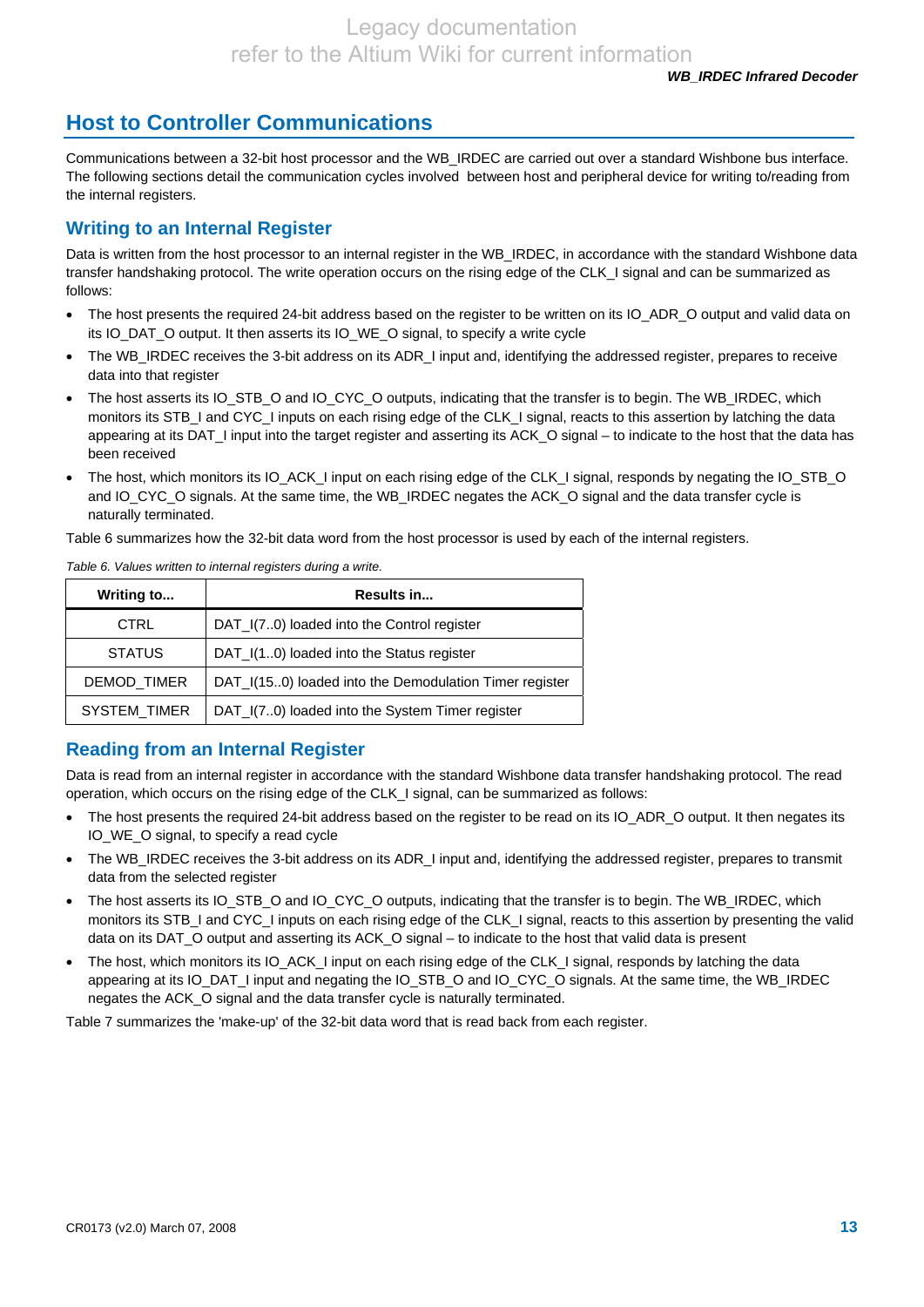#### *WB\_IRDEC Infrared Decoder*

#### *Table 7. Values read from internal registers during a read.*

| Reading from  | Presents (to host processor)                                                                   |
|---------------|------------------------------------------------------------------------------------------------|
| <b>CTRL</b>   | "0000000000000000000000000" & 8-bit value currently in the CTRL register                       |
| <b>STATUS</b> | "0000000000000000000000000000000" & 3-bit value currently in the STATUS<br>register            |
| DEMOD_TIMER   | "00000000000000000" & 16-bit value currently in the DEMOD TIMER<br>register                    |
| SYSTEM_TIMER  | "00000000000000000000000000" & 8-bit value currently in the<br><b>SYSTEM TIMER register</b>    |
| <b>DATA</b>   | The internal register and value read depends on the current operating mode<br>of the WB IRDEC: |
|               | RAW Interface mode: 32-bit value currently in the RAW DATA register                            |
|               | NEC Decoder mode: 32-bit value currently in the NEC_DATA register                              |

# **Operational Overview**

Operation of the WB\_IRDEC can be broken down into two main areas – initialization and data reception. For the latter, the way in which data is received and processed depends on the operational mode set for the peripheral. The following sections take a closer look at these areas.

#### **Initialization**

After an external reset, you will need to initialize the WB\_IRDEC. This should be carried out in accordance with design requirements and can include:

- If interfacing to the TFDU6102 FIR Transceiver on peripheral board PB03, ensuring that the transceiver is set to operate in SIR mode.
- Loading the Demodulation Timer register with an integer value, in terms of cycles of CLK\_I, that represents the length of the IR pulse.
- Loading the System Timer register with the integer value equal to  $f_{CLK+1}$  / 1000000.
- Enabling external interrupts to the processor, if required, by setting the inten bit in the Control register (CTRL.0).
- Configuring the mode of the peripheral and therefore switching it on. To operate in NEC Decoder mode, ensure bit dec0 in the Control register (CTRL.6) is set. To operate in RAW Interface mode, ensure that this bit is cleared.

#### **Setting the TFDU6102 in SIR Mode**

When the TFDU6102 is powered on, it is set to operate in SIR mode by default. Therefore, cycling the power of the NB2DSK01 into which the peripheral board PB03 is plugged, can achieve the required mode for infrared remote control communications. Aside from this, there are two methods for changing the operating mode of the IR Transceiver – either dynamically or statically.

#### **Dynamic Mode Change**

The operational mode of the IR Transceiver is changed dynamically using the TXD and SD lines, and generating a falling edge on TXD in the middle of a 400nsec shutdown cycle. From the WB\_IRDEC, this is achieved as follows:

- Set the sd bit in the Control register (CTRL.1) takes the SD line High and puts the IR Transceiver in shutdown mode.
- Clear the  $txd$  bit in the Control register (CTRL.5) takes the TXD line Low.
- Wait for 200nsec
- Clear the sd bit in the Control register (CTRL.1) the state of the IR Transceiver's TXD input is latched on this falling edge of the SD line, determining the speed of the device to be low bandwidth, SIR mode.
- Wait a further 200nsec.

As the WB\_IRDEC will not be used for transmission in any way during normal operation, the txd bit can remain '0', tying the TXD line Low.

**Note:** Although the MODE pin of the IR Transceiver can be read to determine the resulting mode after a dynamic change has been performed, the WB\_IRDEC does not support reading of the MODE line. There is therefore no way of telling if the dynamic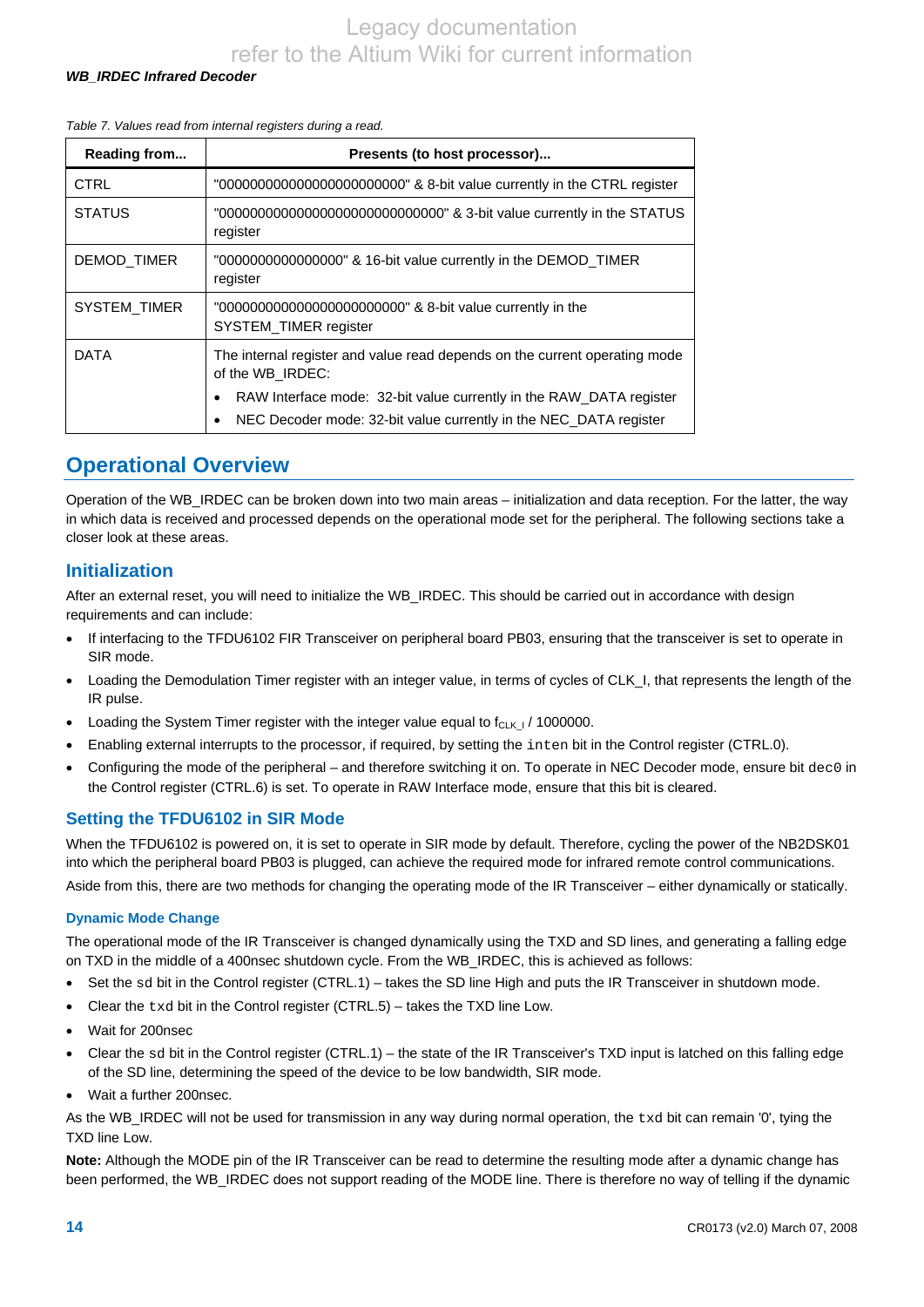setting of the mode went as expected. Setting the operational mode of the IR Transceiver statically is therefore the most reliable method (see next section).

#### **Static Mode Change**

The operational mode of the IR Transceiver is changed statically using the MODE line. Simply ensure that the mode bit in the Control register (CTRL.2) is cleared, in order to tie the MODE line Low and place the transceiver in SIR mode.

**Note:** Use of the mode bit to control IR Transceiver operational mode always overrides any dynamic mode change. Should you wish to set SIR mode purely using the dynamic method, you would have to leave the MODE pin of the WB\_IRDEC unconnected.

### **Data Reception – NEC Decoder Mode**

First, let us consider the reception of IR RC data, transmitted using the NEC IR transmission protocol. We will assume that the WB\_IRDEC has been initialized and set to operate in NEC Decoder mode.

- The modulated IR data signal from the IR Transceiver is first demodulated. The RXD input is active Low, which means that a space will appear as a logical '1' and a mark will appear as a logical '0'. The output of the demodulator is an inverted logic data stream where a space is represented as logical '0' and a pulse is represented as logical '1'. The current value of the demodulated signal is reflected in the rxddemod bit of the Status register (STATUS.2).
- If it is a valid new data command from the remote controller, the data will be decoded and the 32-bit value stored in the internal NEC\_DATA register. The int0 bit in the Status register (STATUS.0) will be set to flag the availability of new command data.
- If it is a repeat code (the same button on the remote controller has been held down), then the int1 bit in the Status register (STATUS.1) will be set to flag a valid repeat code has arrived.
- Provided the inten bit in the Control register (CTRL.0) is enabled, the processor can wait for the respective interrupt line to be taken High, signifying valid remote command (INT\_I(0) = High) or repeat code (INT\_I(1) = High). Alternatively, it can actively poll the interrupt flags in the Status register.
- The processor can jump to it's respective software routine for handling the new command or the repeat code. If the former, it should perform a read of the WB\_IRDEC's Data register address, and access the 32-bit data word stored in the internal NEC\_DATA register.
- As part of the handling routine, the processor should, after the data has been retrieved or repeat code noted, send an interrupt acknowledgement – writing a '1' to the int0 or int1 bit in the Status register to clear the respective interrupt flag. Optionally, a '1' could be written to the rxdled bit in the Control register (CTRL.3), to take the RXD\_LED line High and therefore light the associated Receive LED on the peripheral board PB03. By applying an appropriate timeout, the LED can be switched off again to signify completion of data reception.

Remember that when reading data stored in the NEC\_DATA register, the 32-bit value will contain the actual address and command bytes, as well as their inverses. The word will therefore be comprised as follows:

| <b>MSB</b>              |          |                         | LSB            |
|-------------------------|----------|-------------------------|----------------|
| 3 <sup>1</sup><br>24    | 23<br>16 | 15<br>c                 |                |
| <b>Command Inverted</b> | Command  | <b>Address Inverted</b> | <b>Address</b> |

Consider, for example, using the Altium Remote Controller to send the "STOP" command (10101101) to the design running in a daughter board FPGA on the Desktop NanoBoard NB2DSK01. The address used to target the IR Transceiver on the attached peripheral board PB03, is 00000000.

The decoded content of the NEC\_DATA register will be:

### 01010010 10101101 11111111 00000000

The code running on the processor within the design may take just the command value from this word, for further processing or, more typically, use the entire 32-bit value and compare it against a pre-determined table of values – one of which will be designated the value associated with the "STOP" command. The code will then proceed with the relevant action to take.

For an example FPGA design featuring a WB\_IRDEC device used to receive IR data encoded using the NEC IR transmission protocol, refer to the example project: \Examples\NB2DSK1 Examples\DSF Infrared RC\DSF\_Infrared\_RC.PrjFpg. The file main.c in the associated embedded software project (DSF\_Infrared\_RC.PrjEmb) contains examples of routines to handle received data and repeat codes. Where calls are made to functions used to initialize the peripheral, read data, acknowledge interrupts, and so on, these functions can be found in the file llpi\_wb\_irdec.c. This file can be found in the \System\Tasking\dsf\llpi\src folder of the installation.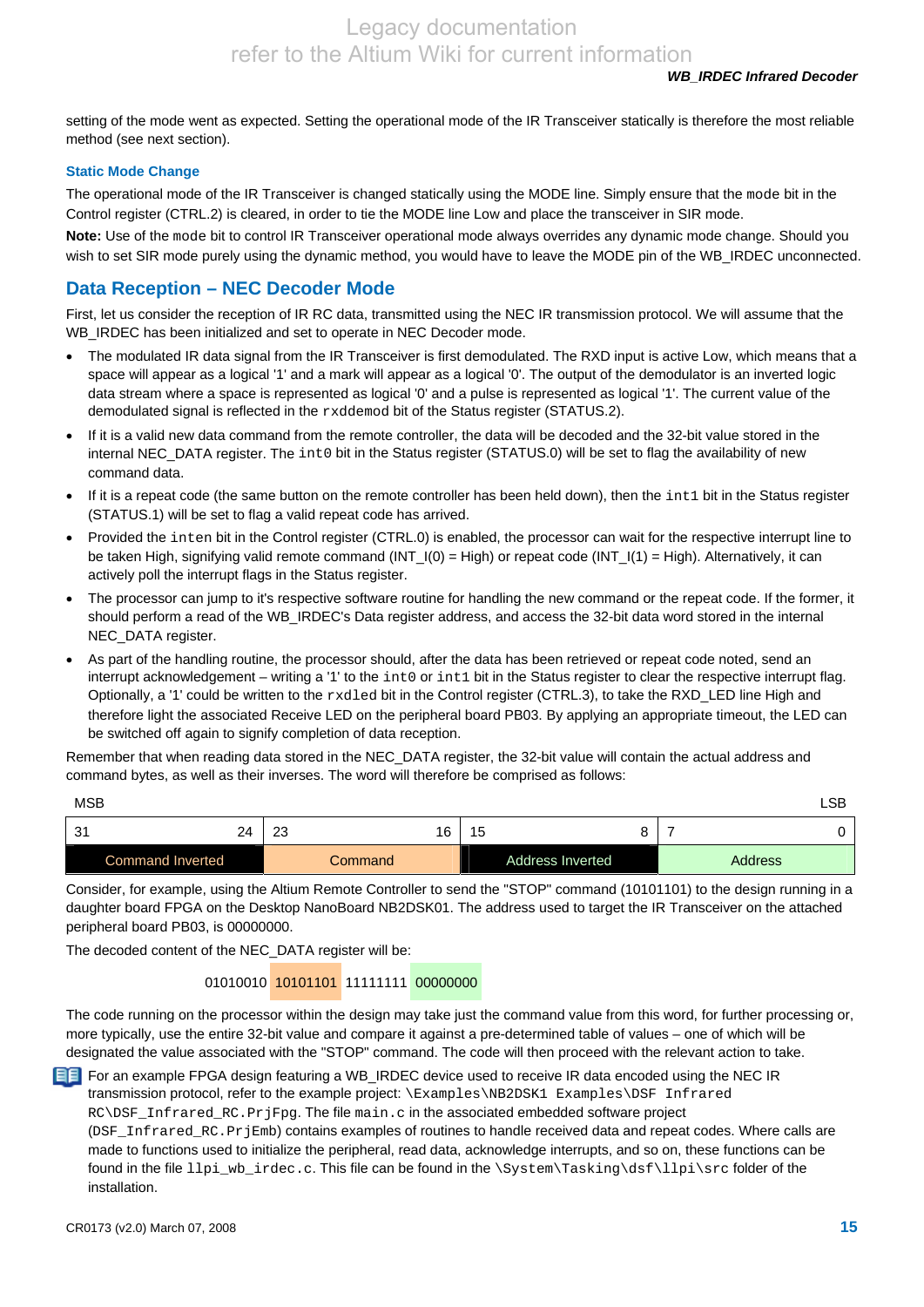*WB\_IRDEC Infrared Decoder* 

### **Data Reception – RAW Interface Mode**

Now let us consider the reception of IR RC data, transmitted using an IR transmission protocol other than NEC. We will assume that the WB\_IRDEC has been initialized and set to operate in RAW Interface mode.

- The modulated IR data signal from the IR Transceiver is first demodulated. The RXD input is active Low, which means that a space will appear as a logical '1' and a mark will appear as a logical '0'. The output of the demodulator is a data stream where a space is represented as logical '0' and a pulse is represented as logical '1'. The current value of the demodulated signal is reflected in the rxddemod bit of the Status register (STATUS.2).
- The demodulated signal is polled internally and an interrupt is generated for the next rising edge ( $int0 = '1'$ ) or falling edge  $(int1 = '1')$  respectively.
- The internal RAW DATA register is updated at each edge transition, with the contents of an internal microsecond counter and the counter subsequently reset. This gives the time elapsed since the last edge transition. This value can be used by edge handling routines in software to determine whether the full command data has been received.
- Provided the inten bit in the Control register (CTRL.0) is enabled, the processor can wait for the respective interrupt line to be taken High, signifying rising edge transition (INT\_I(0) = High) or falling edge transition (INT\_I(1) = High). Alternatively, it can actively poll the interrupt flags in the Status register.
- The processor can then jump to it's respective software routine for handling either a rising edge or falling edge transition. These routines together will build the data word – still in encoded format. In both cases, it should perform a read of the WB\_IRDEC's Data register address, and access the 32-bit data word stored in the internal RAW\_DATA register.
- As part of the handling routine, the processor should, after the time data has been retrieved, send an interrupt acknowledgement – writing a '1' to the int0 or int1bit in the Status register to clear the respective interrupt flag.
- The encoded data should then be passed to a decoding routine to generate the final decoded message.
- **FF** For an example FPGA design featuring a WB\_IRDEC device used to receive IR data encoded using the Philips RC5 IR transmission protocol, refer to the example project: \Examples\NB2DSK1 Examples\DSF Infrared RC5\DSF\_Infrared\_RC5.PrjFpg. The file main.c in the associated embedded software project (DSF\_Infrared\_RC5.PrjEmb) contains examples of edge handling routines, as well as a decoding routine for this particular protocol. Where calls are made to functions used to initialize the peripheral, read data, acknowledge interrupts, and so on, these functions can be found in the file  $11pi_wb$  indec.c. This file can be found in the \System\Tasking\dsf\llpi\src folder of the installation.

### **Bidirectional IR Communications**

Should you wish to transmit and receive IR remote control codes in the same FPGA design – using the WB\_IRCODER and WB\_IRDEC peripheral devices respectively – this can be achieved, using a wiring layout as shown in Figure 12.



*Figure 12. Transmitting and receiving IR remote control codes in the same FPGA design.*